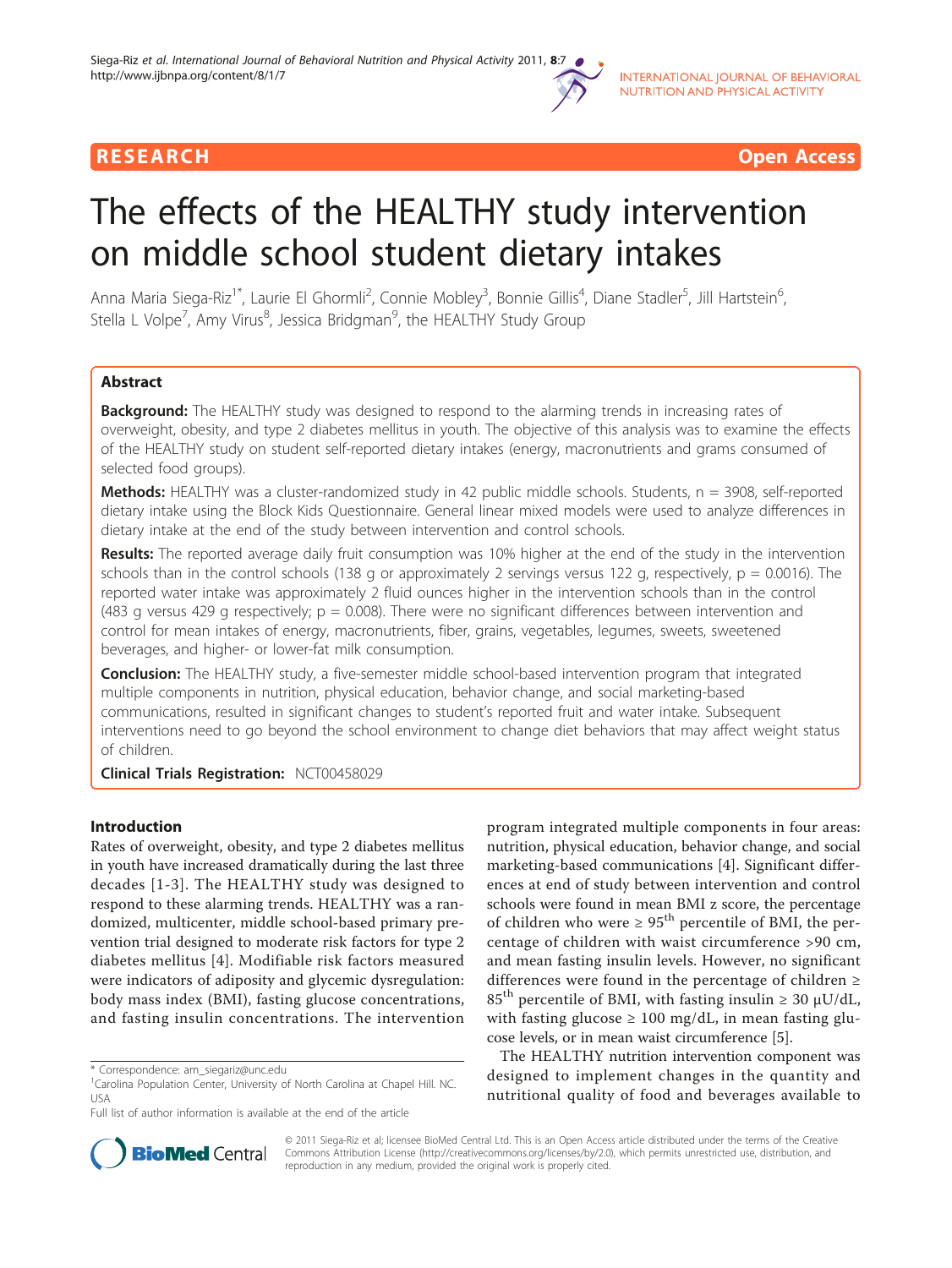students throughout the total school food environment, with an emphasis on changes likely to reduce the risk of overweight, obesity, and type 2 diabetes [\[6\]](#page-7-0). The total school food environment included cafeteria meals and after-school snacks provided through federal meal programs (the School Breakfast Program, National School Lunch Program, After-School Snack Program, and Supper Program), as well as a la carte venues, such as snack bars and school stores, vending machines, fundraisers, and classroom parties and celebrations. The intervention goals and strategies targeted: 1) high-fat foods, 2) fruits and vegetables, 3) high-fat/calorie snacks and desserts, 4) added-sugar beverages, and 5) fiber-rich foods including grain-based foods and legumes (see Table 1). The intervention also aimed to improve student dietary intake outside of the school environment through messages about healthy eating, cafeteria-based educational events, taste tests to introduce new food items, and nutrition education provided in the classroom and through parent newsletters.

This paper presents data on student self-reported dietary intakes (energy, macronutrients and grams consumed of selected food groups) at baseline and at the end of the study and tests for difference between the two groups as a result of the three-year long intervention. A sub analysis for children in the obese category is presented because preliminary analysis indicated that the intervention worked better in this subpopulation.

# Methods

HEALTHY was a cluster-randomized study in 42 public middle schools. Seven centers participated (Baylor

College of Medicine, Houston, TX; Oregon Health & Science University, Portland, OR; University of California at Irvine, Irvine, CA; Temple University, Philadelphia, PA; University of North Carolina at Chapel Hill, Chapel Hill, NC; University of Pittsburgh, Pittsburgh, PA; and the University of Texas Health Science Center at San Antonio, San Antonio, TX), with six schools (three intervention and three control) at each center. For inclusion in the study, each school's student population was required to be at least 50% minority (African American, Hispanic/Latino and/or American Indian) and/or greater than 50% eligible for Federal reimbursable meals at free or reduced-cost.

The study followed students from sixth (ages 10-11) through eighth grade (ages 13-14), starting in the fall of 2006. Protocols for data collection and a detailed description of the intervention have been previously published [[4,7\]](#page-7-0). All intervention components were delivered over five semesters (second semester of  $6<sup>th</sup>$  grade, both semesters of  $7<sup>th</sup>$  grade, and both semesters of  $8<sup>th</sup>$ grade), and each semester's activities focused on a specific theme: consuming water versus sweetened beverages; increasing physical activity and reducing sedentary behavior; consuming high quality versus low quality foods; understanding energy balance; and strength, balance and making choices for life.

Data collection included measurements made at the school, grade and student levels. At the student level this included sociodemographics, anthropometrics, blood pressure, fasting blood draw for glucose, insulin, lipids, and HbA1c, sexual maturity, quality of life, dietary intake, physical activity/inactivity, and fitness level.

Table 1 The Nutrition Intervention Goals and Corresponding Strategies of the Healthy Study

| Goals                                                                                                                                                                                                  | <b>Strategies</b>                                                                                                                                                                                                                                                                                                                                                                                                                                                                                                                           |
|--------------------------------------------------------------------------------------------------------------------------------------------------------------------------------------------------------|---------------------------------------------------------------------------------------------------------------------------------------------------------------------------------------------------------------------------------------------------------------------------------------------------------------------------------------------------------------------------------------------------------------------------------------------------------------------------------------------------------------------------------------------|
| 1. Lower the average fat content of food served in schools.                                                                                                                                            | Offer French fry type vegetable or flash-fried potato products in serving<br>size of $\leq$ 200 calories or meal equivalent portion only once per week,<br>either at breakfast or lunch. Offer only reduced fat and/or baked chips<br>with $\leq$ 200 calories per package or serving. Offer only $\leq$ 1% fat milk.<br>Replace the highest fat bread products with lower fat options and/or<br>reduce the frequency offered/served. Replace the highest fat entrees with<br>lower fat options and/or reduce the frequency offered/served. |
| 2. Serve at least 2 servings of fruit and/or vegetables per student on<br>NSLP and at least 1 serving per student on SBP each day.                                                                     | Offer at least three different fruits and/or vegetables at NSLP every day.<br>Offer at least two different fruits and/or vegetables at SBP every day.                                                                                                                                                                                                                                                                                                                                                                                       |
| 3. Serve all dessert and snack foods with $\leq$ 200 calories per single serving<br>size and or package.                                                                                               | Modify dessert and snack food offerings to $\leq$ 200 calories per single<br>serving size package and/or serving, excluding nuts and seeds (This<br>strategy does not apply to after-school snacks).                                                                                                                                                                                                                                                                                                                                        |
| 4. Eliminate milk greater than 1% fat, all other added sugar beverages,<br>and 100% fruit juice (100% fruit juice may only be served as $\leq 6$ ounces<br>as part of SBP and/or after-school snacks). | Offer only $\leq 1\%$ fat milk.<br>Eliminate all added sugar beverages (with the exception of flavored 1%<br>milk and nonfat milk).<br>Eliminate 100% fruit juice from vending, a la carte, school stores, and<br>NSLP, and limit 100% fruit juice at SBP to $\leq 6$ ounces.                                                                                                                                                                                                                                                               |
| 5. Serve at least 2 servings of grain-based foods and/or legumes ( $\geq$ 2<br>grams of fiber per serving) per student on NSLP and at least 1 serving<br>per student on SBP each day.                  | Offer at least three different high fiber grain-based foods and/or legumes<br>(≥2 q fiber/serving) at NSLP every day.<br>Offer at least two different high fiber grain-based foods and/or legumes<br>$(\geq 2$ g fiber/serving) at SBP every day.                                                                                                                                                                                                                                                                                           |

Abbreviations: NSLP, National School Lunch Program; SBP, School Breakfast Program.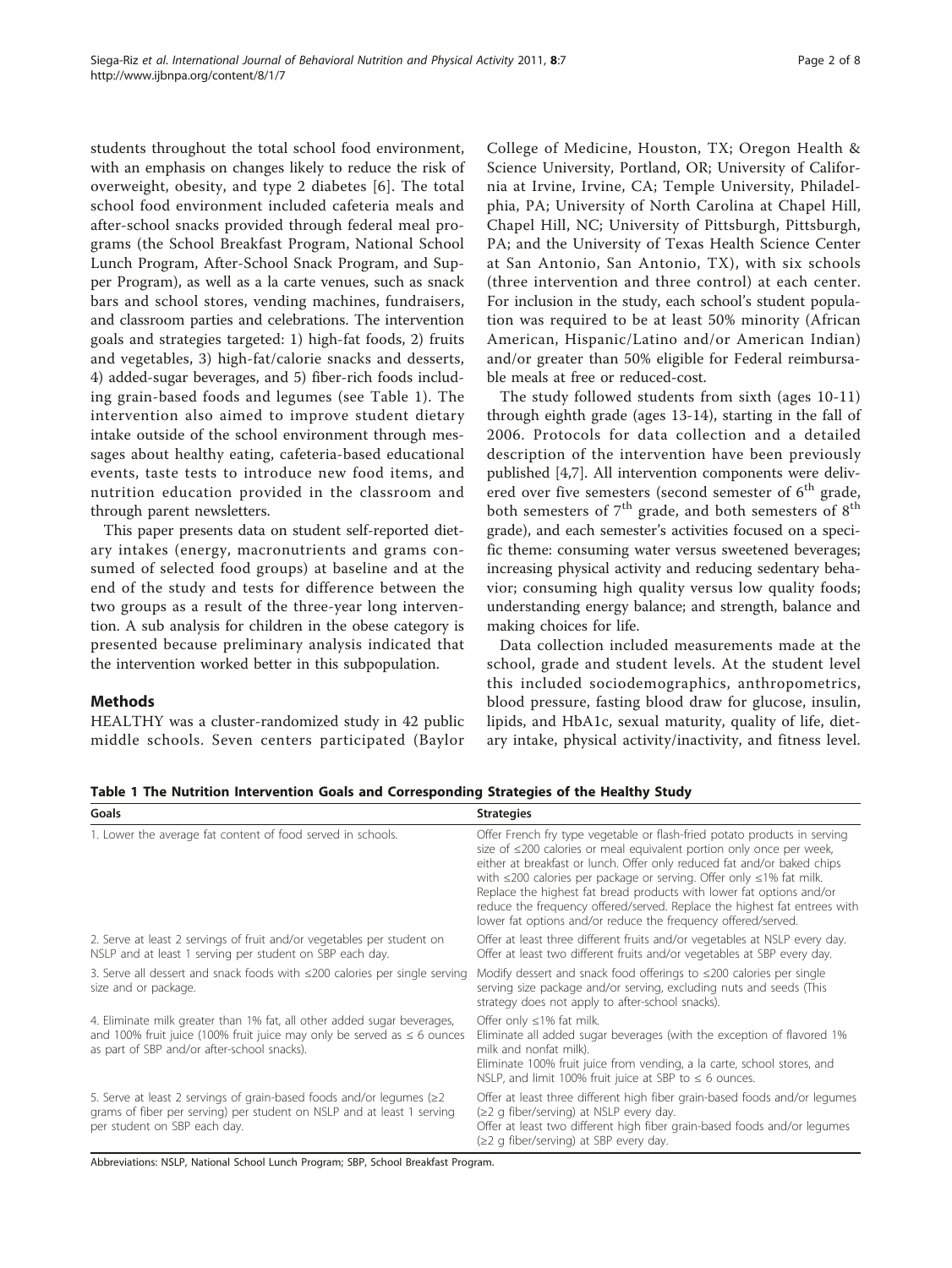Written parental consent and child assent were required for participation in data collection. The study was approved by each participating university's Institutional Review Board.

## Dietary Intakes

Students self-reported their dietary intake using the Block Kids Questionnaire, a semi-quantified food frequency questionnaire (FFQ) that asks about consumption of approximately 100 food items during the past week; portion sizes are elicited using a serving size visual [[8](#page-7-0)]. The questionnaire was administered by trained study staff to small groups of consented students, with the questionnaire and a serving size visual provided in both English and Spanish. Staff members were available to clarify any questions posed by the students, and students were encouraged to answer all questions. The first few questions were read aloud and explained, if necessary, by a trained interviewer until it was determined that participants understood the question and the completion of the task. The location and size of the groups were determined by the individual centers, depending on what was possible at each school given class schedules and other constraints.

Five questions pertinent to the intervention goals were added to the original questionnaire to elicit the intake of: 1) whole grain cereals; 2) regular versus low fat salad dressing; 3) whole grain pasta, couscous, and brown rice; 4) regular versus baked chips; and 5) water intake. The original questionnaire was validated in numerous studies and in a variety of populations [[9](#page-7-0)-[12\]](#page-7-0). It was redesigned for use with children by Nutrition Quest, formerly Block Dietary Data Systems. Two studies have been conducted that compare this tool to other selfreported food intake assessment methods. One study by Block et al. was conducted among 74 8-to-10-year-old African-American children attending school in Philadelphia; the comparison tool was one 24-hour recall. Correlation coefficients ranged from 0.40 to 0.50 for total energy, fat, saturated and monounsaturated fat, carbohydrate, fiber and calcium (unpublished Abstract presented at the  $4<sup>th</sup>$  International Conference on Dietary Assessment Methods). Recently, Cullen et al. (2008) compared the Block Kids Questionnaire to two 24-hour recalls in 83 children from age 10 to 17 years [[13\]](#page-7-0). Correlations for nutrients ranged from 0.29 to 0.69 and for food groups from -0.03 to 0.74. Stratification of the data by age group illustrated that correlations for the nutrients, but not food groups, were higher among the older adolescents [\[13](#page-7-0)].

Dietsys+Plus version 5.6 was used to analyze the questionnaires [[14\]](#page-7-0). This software produces estimates of usual intake for 46 nutrients and calculates daily frequency, daily gram amounts for each individual food item and up to 20 food groups that can be modified by the investigator. The food composition table for Dietsys has been updated with nutrient values based on data from national nutrition monitoring studies [[15](#page-7-0)]. Using the output from this software, several food items were aggregated to fit the definition of food groups in the HEALTHY study's nutrition intervention goals. For example, all vegetables were included in the vegetable group with the exception of French fries; pinto beans and refried beans were included in the legumes group; ice cream, frozen yogurt, cookies, donuts, cakes, pie, fruit crisp, cobbler, candies, and sweetened cereals were included in the sweets group; and sweetened beverages included fruit drinks, sport drinks, energy drinks, etc.; 100% fruit juice and flavored milks were not included.

# Statistical Analysis

A total of 4603 students were included in the HEALTHY study cohort (measured at both baseline and the end of the study). Of those, 4560 (99%) completed the Modified Block Kids FFQ at both time points. Students who reported <500 or >5000 calories per day (implausible intakes as previously defined in the literature) [\[16\]](#page-7-0) were excluded, resulting in a sample size of 3908 students (85% of the study cohort) available for this analysis.

Descriptive statistics (mean or geometric mean, standard deviation, median, and inter-quartile range or percent) were calculated for the student characteristics of interest as well as for the dietary variables for all children with useable data. Most of the macronutrient (carbohydrate, protein, and fat) and energy data best fit a log-normal distribution. Therefore, the natural log nutrient intake values were used in the statistical analysis, and geometric means and standard deviations are used to express average daily nutrient intakes. The percentage of energy from fat was fairly normally distributed so the traditional mean and standard deviation are reported and no transformation was used in the statistical analysis. For all the other food and beverage group variables (such as grains, fruits, milk, etc.), the data contained non-consumers (that is, students who reported eating 0 g of grains or fruits). Therefore, the geometric means and log transformation could not be performed. For those variables, the traditional mean and standard deviation are reported and a square-root transformation was used in the statistical analysis to help normalize the data.

General linear mixed models were used to analyze differences in means at the end of the study between intervention and control schools [[17](#page-7-0),[18](#page-7-0)] with the covariance structure adjusting for variability both between cluster (school) and within cluster (students within the same school) [[19](#page-7-0),[20](#page-7-0)]. Baseline values were included in the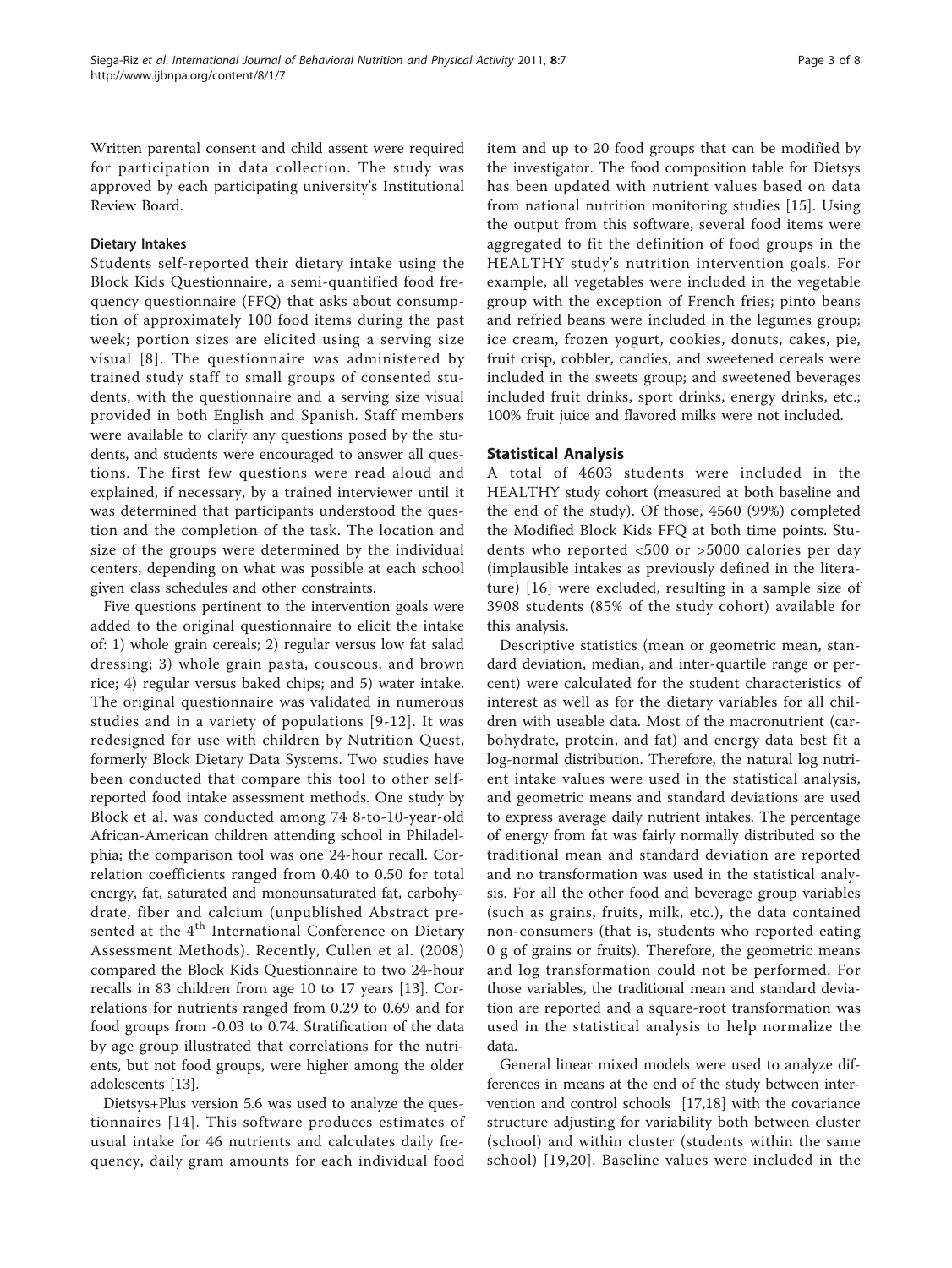models as covariates. Analyses were repeated for those children with a BMI at or above the 95<sup>th</sup> percentile at baseline ( $n = 1166$ ). All analyses were conducted using SAS statistical software version 9.2 (SAS Institute, Cary, NC). P values < 0.05 were considered statistically significant.

## Results

Table 2 shows the baseline characteristics of the sample by intervention status. Randomization was effectively achieved with equal proportion of students by gender, race/ethnicity, parental educational status, family history of diabetes, and weight status in the intervention and control groups. These data also illustrate the high prevalence of overweight and obesity among sixth grade children across the country.

Table [3](#page-4-0) shows dietary intake estimated from the FFQ for the entire sample by intervention status at baseline and at end of study. There were significant differences between groups for mean intakes of fruit and water. The reported average daily fruit consumption, excluding 100% fruit juice, was 10% higher at the end of the study among children in the intervention schools than those in the control schools (138 g or approximately 2 servings versus 122 g, respectively,  $p = 0.0016$ . The reported water intake was approximately 2 fluid ounces higher among students in the intervention schools than

| Table 2 Baseline Characteristics of the HEALTHY Student |
|---------------------------------------------------------|
| Cohort with Complete Dietary Data, $N = 3908$           |

| Characteristic                          | <b>Intervention Control</b><br>$(n = 1964)$ | $(n = 1944)$ |
|-----------------------------------------|---------------------------------------------|--------------|
| Age in years                            | 11.3(0.5)                                   | 11.3(0.6)    |
| Gender male                             | 47%                                         | 47%          |
| Race/ethnicity                          |                                             |              |
| Hispanic                                | 56%                                         | 55%          |
| Black                                   | 19%                                         | 14%          |
| White                                   | 18%                                         | 22%          |
| Other                                   | 7%                                          | 9%           |
| Head of Household Educational Status    |                                             |              |
| Less than high school                   | 12%                                         | 11%          |
| Some high school                        | 12%                                         | 14%          |
| High school graduate                    | 25%                                         | 26%          |
| Some college or specialized<br>training | 31%                                         | 27%          |
| College or univ grad                    | 14%                                         | 15%          |
| Postgrad training/degree                | 6%                                          | 7%           |
| Family history of diabetes              | 19%                                         | 20%          |
| <b>BMI</b>                              | 22.3(5.4)                                   | 22.2(5.5)    |
| $BMI > 85\%$ ile                        | 50%                                         | 49%          |
| $BM > 95\%$ ile                         | 29%                                         | 30%          |

those in the control schools (483 g versus 429 g respectively;  $p = 0.008$ ). There were no significant differences between intervention and control students for mean intakes of energy or macronutrients at the end of the study, or in mean intakes of fiber, grains, vegetables, legumes, sweets, sweetened beverages, and higher- or lower-fat milk consumption.

Table [3](#page-4-0) also shows the estimated dietary intakes of the subgroup of children who were obese (BMI  $\geq$  95<sup>th</sup> percentile) at the beginning of sixth grade. In this subgroup, mean reported intakes did not differ significantly between students in the intervention and control schools at end of study, with the exception of fruits, which approached statistical significance (136 g versus 126 g respectively,  $p = 0.058$ .

A sensitivity analysis using more stringent cut points for defining outliers at the lower end of total energy (i.e., <800 or <1000 calories) found similar results as those presented above (data not shown).

# **Discussion**

The HEALTHY study was a five-semester, middle school-based intervention that integrated multiple components in nutrition, physical education, behavior change, and social marketing-based communications. Self-reported dietary intakes at the end of the study did not differ significantly between control and intervention groups, with the exception of small differences in fruit and water intake. In fact, the results show that intake of fruits and vegetables decreased in both intervention and control schools over the course of the study; a finding that may be related to the increased autonomy of teenagers and influence of peers on lifestyle behaviors [[21](#page-7-0)]. Some [[22-25\]](#page-7-0) but not all [\[26-30](#page-7-0)] school-based interventions have reported improvements in dietary intake. A meta-analysis of seven school-based interventions reported that intervention students consumed on average 19% more of a serving of fruits and vegetables compared to control students [[22\]](#page-7-0). Based on a standard fruit/vegetable serving of 70 g, this is comparable to our findings. Others have also found increases in water consumption but of a magnitude much greater than that shown here [\[31,32\]](#page-7-0). It is also possible that the significant findings for water and fruit intake may have been due to chance given the number of statistical tests conducted in the analysis.

The lack of a greater effect on dietary intake in this analysis may explain in part some of the HEALTHY study's main findings [\[5](#page-7-0)] and may have been attributable to several factors. These include but are not limited to: changing school food policies during the time frame of the study; the intervention may not have been long enough to influence or detect additional dietary effects; the intervention may not have penetrated deeply or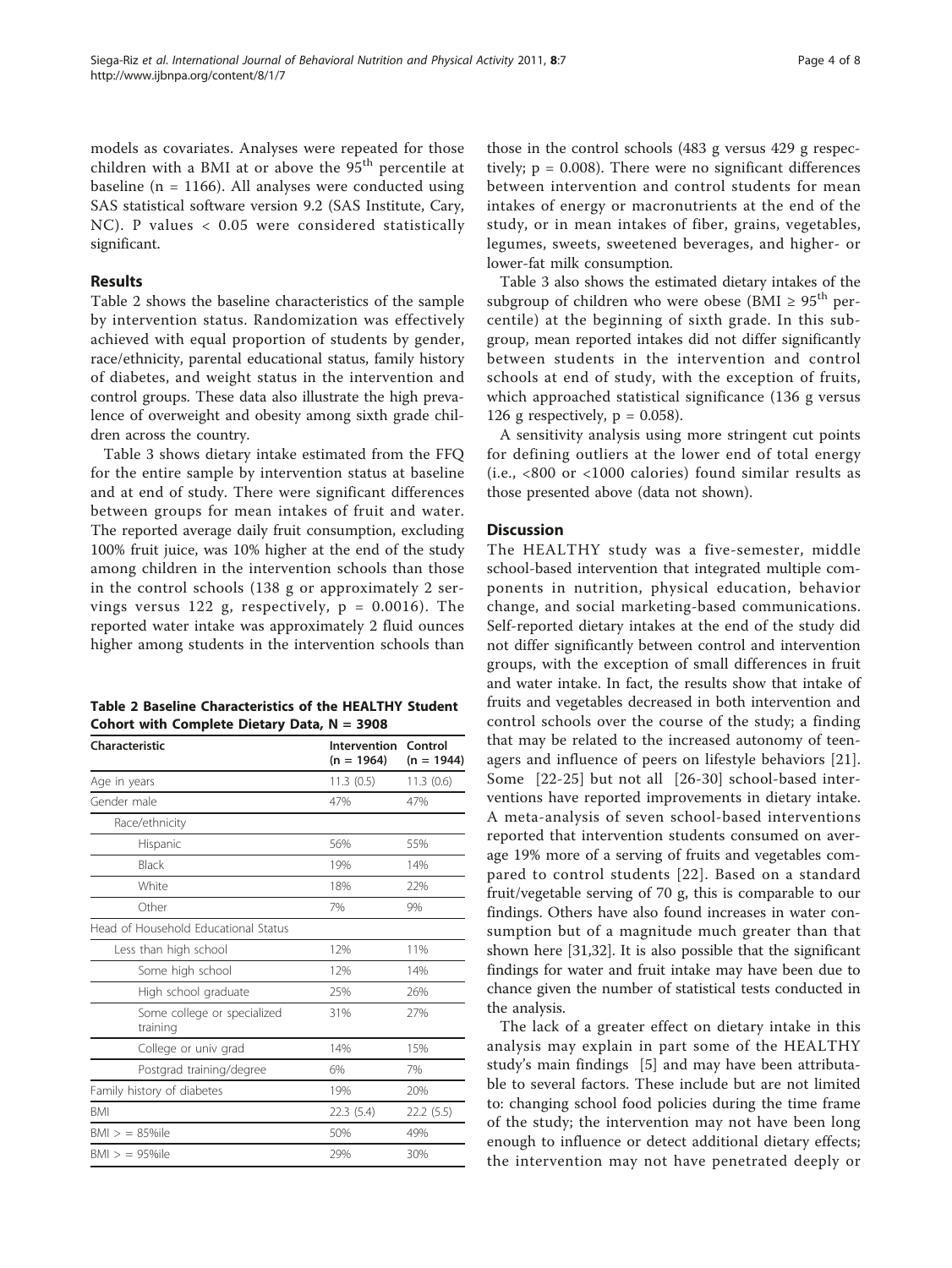|                                                     | Overall (N = 3908)        |                          |         | Baseline BMI $\geq 95^{th}$ Percentile (N = 1166) |                          |         |
|-----------------------------------------------------|---------------------------|--------------------------|---------|---------------------------------------------------|--------------------------|---------|
|                                                     | <b>Baseline</b>           | End of Study             | P-value | <b>Baseline</b>                                   | End of Study             | P-value |
| Energy (calories) <sup>2</sup>                      |                           |                          |         |                                                   |                          |         |
| Control                                             | 1395<br>(1371, 886, 1022) | 1410<br>(1391, 797, 955) |         | 1325<br>(1294, 826, 963)                          | 1295<br>(1260, 706, 836) |         |
| Intervention                                        | 1363<br>(1308, 852, 1012) | 1375<br>(1370, 797, 931) | 0.406   | 1290<br>(1249, 784, 934)                          | 1283<br>(1271, 720, 850) | 0.922   |
| Carbohydrates (gms) <sup>2</sup>                    |                           |                          |         |                                                   |                          |         |
| Control                                             | 193<br>(190, 127, 145)    | 200<br>(200, 119, 139)   |         | 184<br>(180, 116, 141)                            | 183<br>(183, 105, 123)   |         |
| Intervention                                        | 190<br>(183, 124, 145)    | 195<br>(196, 119, 137)   | 0.414   | 180<br>(170, 116, 137)                            | 183<br>(186, 108, 124)   | 0.940   |
| Protein (gms) <sup>2</sup>                          |                           |                          |         |                                                   |                          |         |
| Control                                             | 47<br>(47, 32, 36)        | 46<br>(45, 28, 33)       |         | 45<br>(45, 30, 34)                                | 43<br>(42, 26, 29)       |         |
| Intervention                                        | 45<br>(44, 30, 33)        | 45<br>(45, 28, 31)       | 0.454   | 43<br>(41, 28, 31)                                | 42<br>(42, 26, 30)       | 0.745   |
| Fat $(gms)^2$                                       |                           |                          |         |                                                   |                          |         |
| Control                                             | 49<br>(47, 36, 40)        | 48<br>(46, 31, 36)       |         | 46<br>(45, 34, 35)                                | 44<br>(42, 27, 28)       |         |
| Intervention                                        | 48<br>(46, 34, 37)        | 47<br>(46, 31, 34)       | 0.523   | 45<br>(43, 31, 33)                                | 43<br>(43, 28, 30)       | 0.864   |
| Fat $(% \mathbb{R}^2)$ (% of calories) <sup>3</sup> |                           |                          |         |                                                   |                          |         |
| Control                                             | 32<br>(32,6,7)            | 31<br>(31,6,7)           |         | 32<br>(32,6,7)                                    | 31<br>(31,6,8)           |         |
| Intervention                                        | 32<br>(32,6,7)            | 31<br>(31,6,7)           | 0.728   | 32<br>(32, 6, 7)                                  | 31<br>(31, 6, 8)         | 0.743   |
| Fiber $(gms)^2$                                     |                           |                          |         |                                                   |                          |         |
| Control                                             | 12<br>(12, 10, 11)        | 11<br>(11, 9, 9)         |         | 12<br>(11, 10, 11)                                | 11<br>(11,8,8)           |         |
| Intervention                                        | 12<br>(11, 9, 10)         | 11<br>(11,9,9)           | 0.571   | 11<br>(11, 9, 10)                                 | 11<br>(11,8,9)           | 0.576   |
| Grains (gms) $3$                                    |                           |                          |         |                                                   |                          |         |
| Control                                             | 222<br>(185, 146, 172)    | 224<br>(193, 137, 163)   |         | 209<br>(173, 143, 169)                            | 202<br>(175, 124, 145)   |         |
| Intervention                                        | 217<br>(181, 142, 160)    | 218<br>(186, 137, 162)   | 0.704   | 203<br>(172, 134, 149)                            | 205<br>(170, 128, 151)   | 0.642   |
| Fruits (gms) <sup>3</sup>                           |                           |                          |         |                                                   |                          |         |
| Control                                             | 160<br>(116, 157, 171)    | 122<br>(85, 123, 133)    |         | 167<br>(121, 166, 175)                            | 126<br>(94, 123, 137)    |         |
| Intervention                                        | 155<br>(107, 150, 162)    | 138<br>(104, 128, 141)   | 0.002   | 155<br>(110, 144, 154)                            | 136<br>(104, 126, 130)   | 0.059   |
| Vegetables (gms) <sup>3</sup>                       |                           |                          |         |                                                   |                          |         |
| Control                                             | 87<br>(53, 105, 95)       | 66<br>(39, 82, 75)       |         | 87<br>(56, 97, 96)                                | 67<br>(39, 84, 80)       |         |
| Intervention                                        | 80<br>(48,96,81)          | 66<br>(37, 87, 74)       | 0.895   | 77<br>(51, 91, 77)                                | 64<br>(38, 75, 73)       | 0.853   |
| Legumes (gms) <sup>3</sup>                          |                           |                          |         |                                                   |                          |         |
| Control                                             | 21<br>(0,43,27)           | 22<br>(0,46,27)          |         | 21<br>(0,41,27)                                   | 23<br>(0,49,27)          |         |
| Intervention                                        | 19<br>(0, 38, 25)         | 20<br>(0,45,23)          | 0.532   | 19<br>(0, 38, 25)                                 | 21<br>(0,45,25)          | 0.608   |
| Sweets (gms) <sup>3</sup>                           |                           |                          |         |                                                   |                          |         |

# <span id="page-4-0"></span>Table 3 Baseline and End of Study Dietary Intake Measures for Intervention and Control Schools<sup>1</sup>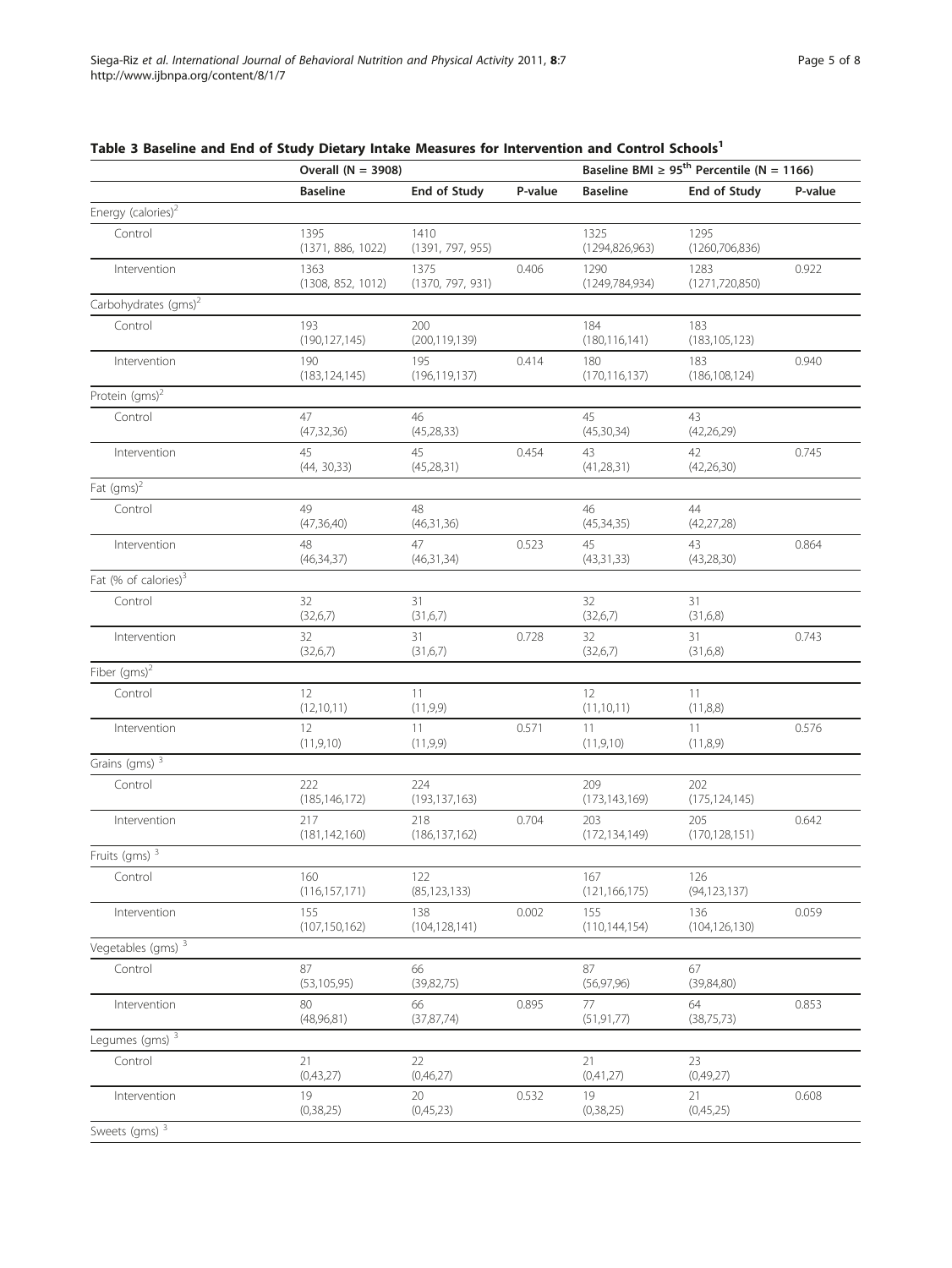| Control                                      | 58<br>(39,59,53)       | 57<br>(42, 56, 53)     |       | 50<br>(33,51,47)       | 45<br>(33,45,42)       |       |
|----------------------------------------------|------------------------|------------------------|-------|------------------------|------------------------|-------|
| Intervention                                 | 55<br>(37,59,50)       | 55<br>(37,54,52)       | 0.349 | 46<br>(33, 48, 42)     | 43<br>(30, 40, 39)     | 0.734 |
| Water intake (gms) <sup>3</sup>              |                        |                        |       |                        |                        |       |
| Control                                      | 343<br>(203, 382, 677) | 429<br>(237, 400, 609) |       | 395<br>(203,420,677)   | 531<br>(533,427,592)   |       |
| Intervention                                 | 366<br>(203, 398, 677) | 483<br>(355, 420, 592) | 0.008 | 400<br>(237,405,643)   | 531<br>(533,418,592)   | 0.889 |
| Sweetened beverage intake (qms) <sup>3</sup> |                        |                        |       |                        |                        |       |
| Control                                      | 305<br>(185, 351, 299) | 405<br>(250, 431, 448) |       | 282<br>(177, 325, 265) | 362<br>(212,409,389)   |       |
| Intervention                                 | 319<br>(185, 387, 302) | 373<br>(248, 379, 421) | 0.309 | 321<br>(177, 391, 310) | 347<br>(240, 361, 355) | 0.623 |
| Fruit Juice intake (gms) <sup>3</sup>        |                        |                        |       |                        |                        |       |
| Control                                      | 130<br>(71, 177, 151)  | 124<br>(67, 169, 169)  |       | 121<br>(71, 167, 107)  | 123<br>(67, 169, 169)  |       |
| Intervention                                 | 129<br>(71, 194, 169)  | 124<br>(67, 188, 169)  | 0.782 | 128<br>(71, 189, 160)  | 125<br>(36,200,169)    | 0.467 |
| 2% fat and whole milk (gms) <sup>3</sup>     |                        |                        |       |                        |                        |       |
| Control                                      | 107<br>(61, 134, 122)  | 111<br>(61, 139, 157)  |       | 93<br>(52, 129, 122)   | 102<br>(52, 134, 139)  |       |
| Intervention                                 | 101<br>(61, 125, 131)  | 109<br>(61, 139, 135)  | 0.616 | 96<br>(52, 122, 131)   | 97<br>(52, 132, 122)   | 0.495 |

Table 3 Baseline and End of Study Dietary Intake Measures for Intervention and Control Schools<sup>1</sup> (Continued)

<sup>1</sup> All the regression models used in the analysis were mixed models adjusting for the cluster effect of school and included with the baseline nutrient or food group value included in the model as a covariate.

29 (0,97,0)

26 (0,84,0)

<sup>2</sup> Geometric Mean (Median, Standard Deviation, Inter-quartile Range).

Control 27

Intervention 26

1% fat milk  $(gms)^3$ 

<sup>3</sup> Arithmetic Mean (Median, Standard Deviation, Inter-quartile Range).

widely into areas of the food environment outside of school that have been shown to influence student dietary intake, such as the home, the home neighborhood, the homes of peers, the school neighborhood, and food establishments frequented by students; and lastly the FFQ may not have captured dietary changes that did occur.

(0,89,0)

(0,84,0)

Changing school food policies that occurred during the intervention may have been a particularly important factor. Prior to the start of our intervention, the Child Nutrition and WIC Reauthorization Act of 2004 required that local education agencies address childhood obesity by developing school wellness policies [\[33](#page-7-0)]. The Institute of Medicine's report on childhood obesity was released a year later, in 2005, re-emphasizing the need for change in school food environments and practices [[34\]](#page-7-0). As with any change in regulation at the federal level, there was a delay before schools began to comply [[35](#page-7-0)]. The study's nutrition intervention, with goals and strategies in line with the regulation, began in the fall of 2006 while both control and intervention schools were developing and implementing wellness policies.

 $47$  $(0.119.0)$ 

27 (0,78,0) 0.252

33  $(0.95.0)$ 

(0,82,0)

0.956 26

Another factor that may have weakened our overall effect on dietary intake is the varying length of time that schools required to implement the nutrition intervention goals. Some goals were easier to implement than others and some schools embraced change more quickly than others. For example, some schools readily permitted vending machines to be turned off, sweetened beverages to be replaced by water in vending machines and school menus to be modified, such as by increasing the number of fruits offered at meals. Changes such as these depended on who had authority over vending machine operations and menu development, which varied from school to school. Other changes required a year or longer to implement at most schools, such as bringing in new products that were lower in fat and higher in fiber. These changes also depended on modifying food procurement bids at the district level, which was typically done annually and with significant financial and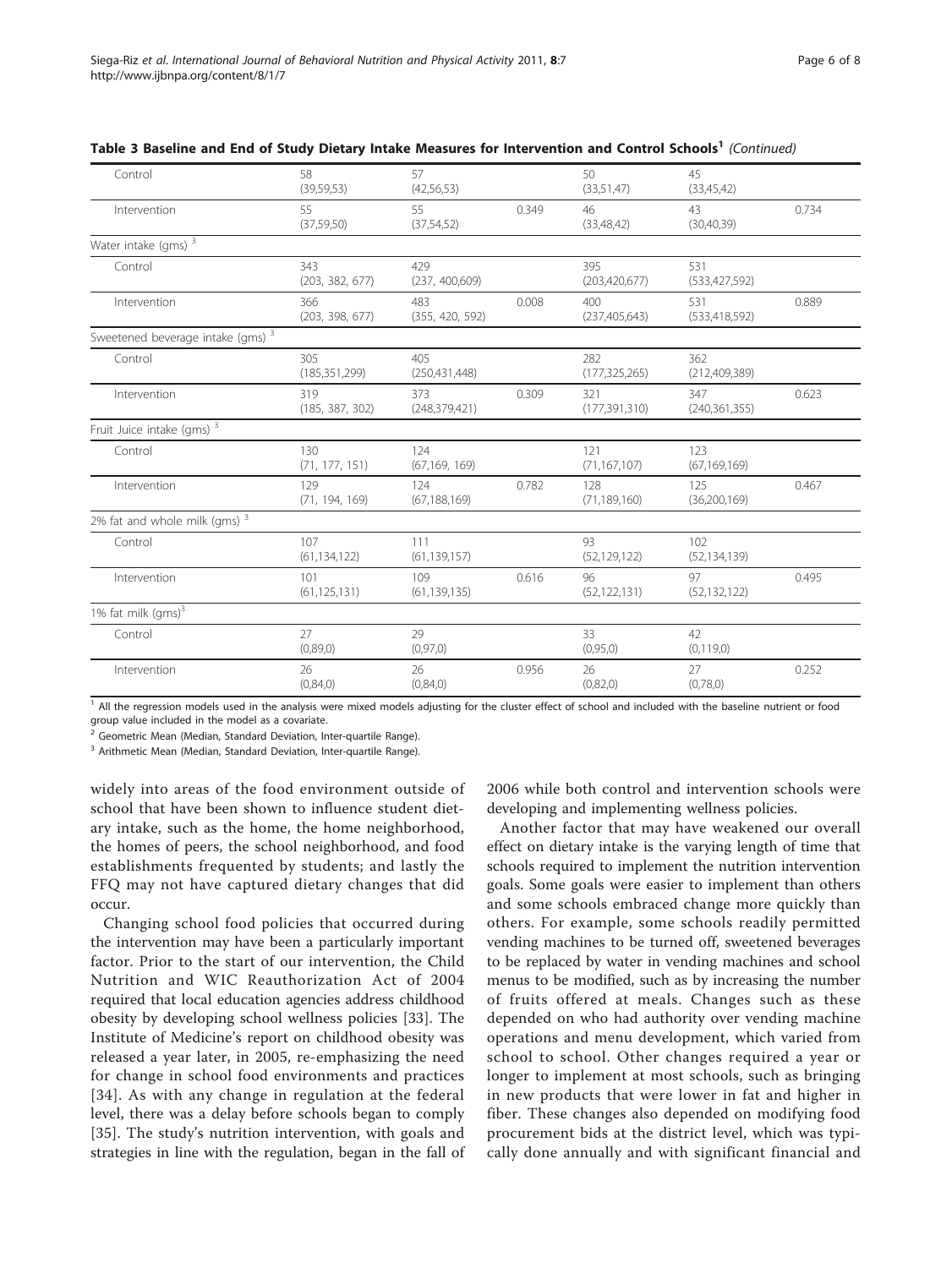logistical implications. In an analysis of data on foods and beverages from source documents maintained by school food service personnel, including work production sheets, food/beverage product specification sheets and/or labels, recipes, and menus it was possible to verify that some significant changes were made in the school meals programs in intervention schools by the end of the study. (Mobley CC, Stadler DD, Staten MA,

El Ghormli L, Gillis B, Siega-Riz AM, Hartstein J, Virus A.: Effect of a Middle School-based Diabetes Prevention Intervention Program on Foods Selected by Students; the HEALTHY Experience, submitted) In the National School Lunch and a la carte venues, more intervention than control schools met all the nutrition goals, except for the goal of increasing fiber content and servings of fruits and vegetables. In the School Breakfast Program venue, more intervention than control schools lowered the fat content of foods and increased the amount of fiber grain-based foods/legumes served per student but did not differ in servings per student of these foods with >2 grams of fiber per serving. Intervention schools also eliminated >1% fat milk and served significantly less amounts of fat than control schools. However, intervention and control schools did not differ significantly in fiber, fruit, vegetables, or nonfat/1% fat milk amounts served per student. In a la carte venues, pizzas, donuts, and cakes were removed and lower nutrient-dense beverages were replaced by water in intervention schools. Thus, the duration of our intervention may have been too short, given the length of time required to make food purchasing and policy changes at the district level. Other school-based interventions such as Pathways have noted a similar limitation [\[36](#page-7-0)].

Although our intervention had multiple components that were well integrated, this particular combination of intervention strategies may have not been sufficient to penetrate into the other levels of the social-ecological model for levels of influence [[37](#page-7-0)] which can improve overall dietary behaviors. There have been many secular changes in the last 30 years linked to increasing obesity rates[[34](#page-7-0)]. These external influences have created an environment that is not always supportive of healthful eating. Overcoming these barriers will require interventions that penetrate many levels of the social-ecological model and go beyond the school setting. Targeting the home environment and food eaten away from home are very important for preventing obesity and while we used newsletters to inform parents of healthy eating and healthy activities this may not have been sufficient to change these environments [[21\]](#page-7-0).

The literature suggests that tools for measuring dietary intake, which are all presently self-reported, may limit our ability to assess change [[38](#page-7-0)]. All methods of selfreported dietary assessment (e.g., 24 hour-recalls, FFQ, food records, and check lists) tend to underreport energy and nutrient intake[\[39](#page-7-0)]. In the HEALTHY study, we chose the FFQ because of its use in other similar populations, ease of implementation and relatively low cost, and we made the assumption that the measurement error inherent in this tool would be minimized since student intake was measured both at baseline and end of study. Thus, the findings presented here need to be interpreted within the context of this limitation.

In conclusion, the HEALTHY study, a five-semester middle school-based intervention that integrated multiple components in nutrition, physical education, behavior change, and social-marketing-based communications, resulted in significant changes to student's reported fruit and water intake. Subsequent interventions need to go beyond the school environment to overcome the many barriers that limit our ability to improve a child's overall dietary habits and subsequently weight status.

#### Acknowledgements

We wish to thank the administration, faculty, staff, students, and their families at the middle schools and school districts that participated in the HEALTHY study.

This work was completed with funding from NIDDK/NIH grant numbers U01-DK61230, U01-DK61249, U01-DK61231, and U01-DK61223 to the STOPP-T2D collaborative group with additional support from the American Diabetes Association.

Disclosure: The content is solely the responsibility of the authors and does not necessarily represent the official views of the NIH. The authors have no conflicts of interest to declare.

The following individuals and institutions constitute the HEALTHY Study Group (\* indicates principal investigator or director): **Study Chair** Childrens Hospital Los Angeles: F.R. Kaufman Field Centers Baylor College of Medicine: T. Baranowski\*, L. Adams, J. Baranowski, A. Canada, K.T. Carter, K.W. Cullen, M.H. Dobbins, R. Jago, A. Oceguera, A.X. Rodriguez, C. Speich, L.T. Tatum, D. Thompson, M.A. White, C.G. Williams Oregon Health & Science University: L. Goldberg\*, D. Cusimano, L. DeBar, D. Elliot, H.M. Grund, S. McCormick, E. Moe, J.B. Roullet, D. Stadler Temple University: G. Foster\* (Steering Committee Chair), J. Brown, B. Creighton, M. Faith, E.G. Ford, H. Glick, S. Kumanyika, J. Nachmani, L. Rosen, S. Sherman, S. Solomon, A. Virus, S. Volpe, S. Willi University of California at Irvine: D. Cooper\*, S. Bassin, S. Bruecker, D. Ford, P. Galassetti, S. Greenfield, J. Hartstein, M. Krause, N. Opgrand, Y. Rodriguez, M. Schneider University of North Carolina at Chapel Hill: J. Harrell\*, A. Anderson, T. Blackshear, J. Buse, J. Caveness, A. Gerstel, C. Giles, A. Jessup, P. Kennel, R. McMurray, A-M. Siega-Riz, M. Smith, A. Steckler, A. Zeveloff University of Pittsburgh: M.D. Marcus\*, M. Carter, S. Clayton, B. Gillis, K. Hindes, J. Jakicic, R. Meehan, R. Noll, J. Vanucci, E. Venditti University of Texas Health Science Center at San Antonio: R. Treviño\*, A. Garcia, D. Hale, A. Hernandez, I. Hernandez, C. Mobley, T. Murray, J. Stavinoha, K. Surapiboonchai, Z. Yin Coordinating Center George Washington University: K. Hirst\*, K. Drews, S. Edelstein, L. El ghormli, S. Firrell, M. Huang, P. Kolinjivadi, S. Mazzuto, T. Pham, A. Wheeler Project Office National Institute of Diabetes and Digestive and Kidney Diseases: B. Linder\*, C. Hunter, M. Staten Central Biochemistry Laboratory University of Washington Northwest Lipid Metabolism and Diabetes Research Laboratories: S.M. Marcovina\* HEALTHY intervention materials are available for download at [http://www.](http://www.healthystudy.org/) [healthystudy.org/.](http://www.healthystudy.org/)

#### Author details

<sup>1</sup> Carolina Population Center, University of North Carolina at Chapel Hill. NC USA. <sup>2</sup> Biostatistics Center, George Washington University, WA, USA. <sup>3</sup> University of Novada Las Vegas, NV, USA. <sup>4</sup> Health Promotion Dom: University of Nevada Las Vegas, NV, USA. <sup>4</sup> Health Promotion Department, University of Pittsburgh Medical Center Health Plan, PA, USA. <sup>5</sup> Division of Health Promotion & Sports Medicine, Oregon Health & Science University,